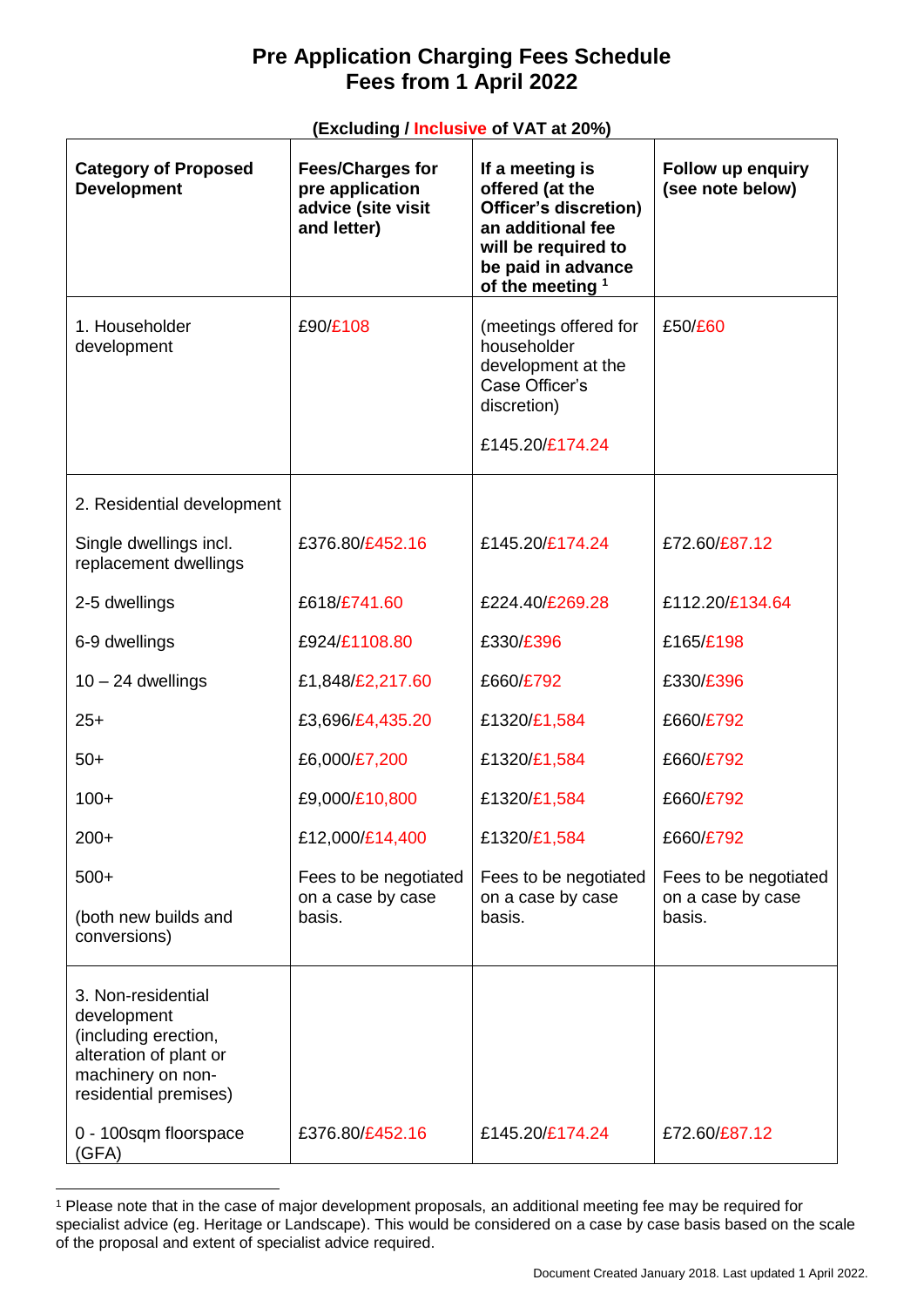| $101 - 500$ sqm                                                                                                                                                                                      | £618/£741.60                                         | £224.40/£269.28                                      | £112.20/£134.64                                      |
|------------------------------------------------------------------------------------------------------------------------------------------------------------------------------------------------------|------------------------------------------------------|------------------------------------------------------|------------------------------------------------------|
| 501-1000sqm                                                                                                                                                                                          | £924/£1108.80                                        | £330/£396                                            | £165/£198                                            |
| 1001-5000sqm                                                                                                                                                                                         | £1,848/£2,217.60                                     | £660/£792                                            | £330/£396                                            |
| 5000sqm - 10,000sqm                                                                                                                                                                                  | £3,696/£4,435.20                                     | £1320/£1,584                                         | £660/£792                                            |
| $10,000$ sqm +                                                                                                                                                                                       | Fees to be negotiated<br>on a case by case<br>basis. | Fees to be negotiated<br>on a case by case<br>basis. | Fees to be negotiated<br>on a case by case<br>basis. |
| 4. Change of Use of<br>existing buildings or land<br>with no increase in<br>floorspace<br>(If change of use involves<br>increases in floorspace<br>then to be considered<br>under relevant category) | £250/£300                                            | £132/£158.40                                         | £66/£79.20                                           |
| 5. Agriculture and Forestry<br>buildings (based on site<br>area)                                                                                                                                     |                                                      |                                                      |                                                      |
| 465sqm and under                                                                                                                                                                                     | £85.20/£102.24                                       | £105.60/£126.72                                      | £52.80/£63.36                                        |
| 466-540sqm                                                                                                                                                                                           | £250/£300                                            | £132/£158.40                                         | £66/£79.20                                           |
| $541$ sqm +                                                                                                                                                                                          | £650/£780                                            | £224.40/£269.28                                      | £112.20/£134.64                                      |
| 6. Buildings and structures<br>for equestrian purposes<br>including stables, menage,<br>riding schools                                                                                               |                                                      |                                                      |                                                      |
| 40sqm and under                                                                                                                                                                                      | £85.20/£102.24                                       | £105.60/£126.72                                      | £52.80/£63.36                                        |
| $41$ sqm $+$                                                                                                                                                                                         | £202.80/£243.36                                      | £132/£158.40                                         | £66/£79.20                                           |
| 7. Erection gates, walls,<br>fences or other means of<br>enclosure (not<br>householder); and the<br>construction of car parks,<br>service roads and other<br>means of access to land                 | £92.40/£110.88                                       | £132/£158.40                                         | £66/£79.20                                           |
| 8. Advertisements                                                                                                                                                                                    | £92.40/£110.88                                       | £132/£158.40                                         | £66/£79.20                                           |
| 9. Telecommunications<br>development                                                                                                                                                                 | £202.80/£243.36                                      | £105.60/£126.72                                      | £52.80/£63.36                                        |